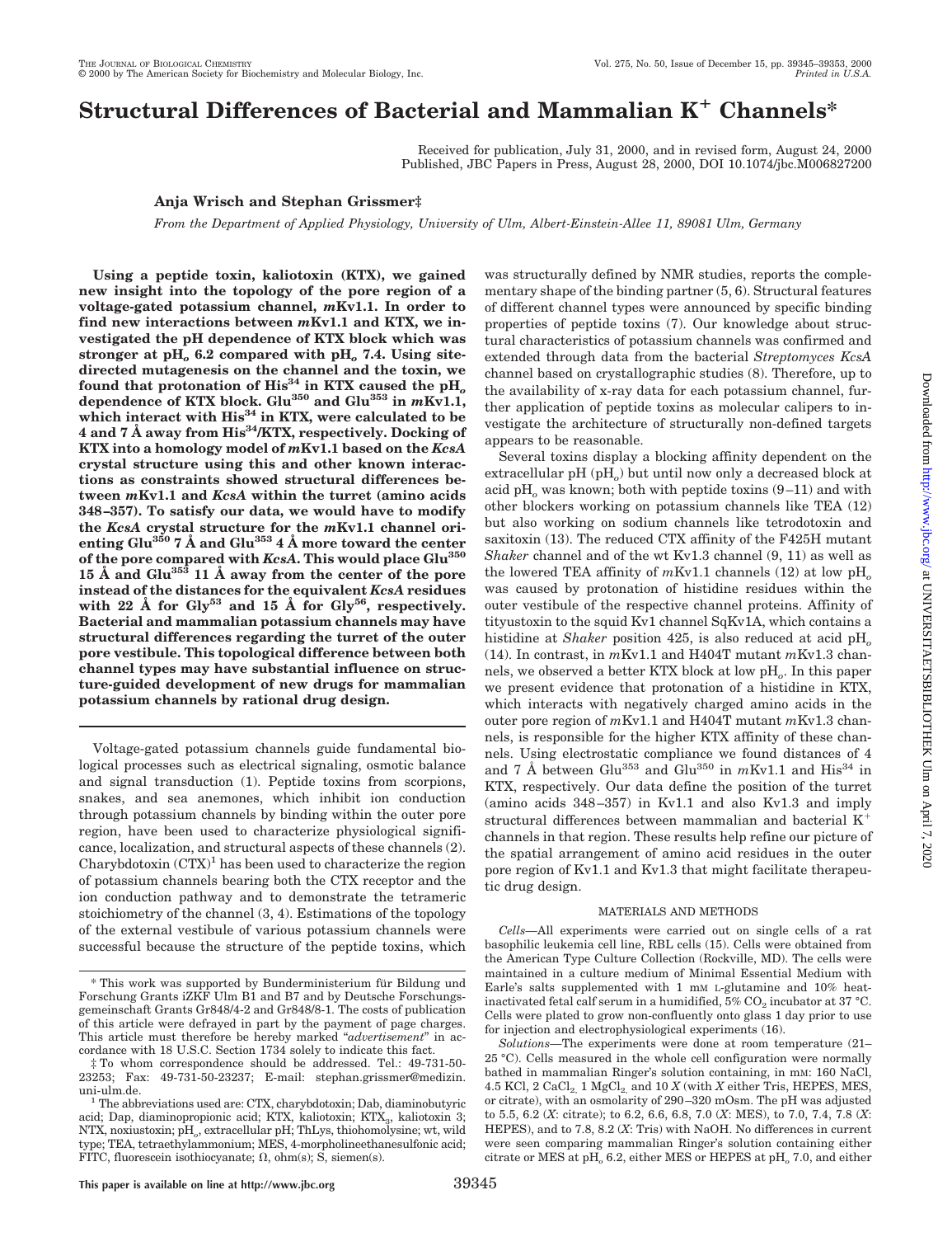HEPES or Tris at pH<sub>o</sub> 7.8 as described earlier (12). A simple syringedriven perfusion system was used to exchange the bath solutions in the recording chamber. The internal pipette solution for the whole-cell recordings contained (in mM):  $155$  KF,  $2$  MgCl<sub>2</sub> 10 HEPES, 10 EGTA, adjusted to pH 7.2 with KOH, with an osmolarity of 290–320 mOsm.

*Toxins—*Kaliotoxin was purchased from Bachem Biochemica GmbH (Heidelberg, Germany) or made by recombinant methods (see below). Because of different batches of KTX, KTX from only one charge was used in each experiment. CTX was obtained from Bachem Biochemica GmbH (Heidelberg, Germany). Noxiustoxin (NTX) was a generous gift from Dr. Stephen Brady (Merck Institute, West Point, PA). The Lys<sup>27</sup> mutants of KTX (K27Dap, K27Dab, K27Nle, K27ThLys, K27A) were generous gifts from Dr. K. George Chandy (University of California, Irvine, CA). KTX<sub>3</sub> was kindly provided by Dr. Martin-Eauclaire (Marseille, France). KTX mutants H34A, H34K, R31A/H34A, and K32A were generated recombinantly with friendly help of Dr. H. G. Knaus and Maria Trieb at the Department of Biochemical Pharmacology (University of Innsbruck, Innsbruck, Austria) (17).

The lyophilized peptides were stored at  $-70$  °C. Stock solutions of  $10-100 \mu$ M were made with mammalian Ringer's solution containing 0.1% bovine serum albumin. The final dilutions were prepared shortly before the experiment.

*Electrophysiology—*Experiments were carried out using the wholecell recording mode of the patch-clamp technique as described before (16). Electrodes were pulled from glass capillaries (Clark Electromedical Instruments, Reading, United Kingdom) in three stages, coated with Sylgard (Dow Corning, Seneffe, Belgium), and fire-polished to resistances measured in the bath of  $2.5-4$  M $\Omega$ . Membrane currents were recorded with an EPC-9 patch-clamp amplifier (HEKA Elektronik, Lambrecht, Germany) interfaced to a Macintosh computer running acquisition and analysis software (Pulse and PulseFit). Capacitative and leak currents were subtracted using the P/10 procedure. Series resistance compensation  $(>80%)$  was employed if the current exceeded 1 nA. The holding potential in all experiments was  $-80$  mV.

*Expression—*pBSTA plasmids containing the entire coding sequence of the *m*Kv1.1 wild type (wt) gene, and the pSP64T plasmids containing the sequences for the H404T mutant *m*Kv1.3 channel (18) (a generous gift from Dr. K. George Chandy) were linearized with *Pst*I and *Eco*RI, respectively and *in vitro* transcribed with the T7 (*m*Kv1.1) and SP6 (*m*Kv1.3 H404T) Cap-Scribe system (Roche Molecular Biochemicals). The resulting cRNA was phenol/chloroform-purified and could be stored at  $-75$  °C for several months.

*Injection—*The cRNA was diluted with a fluorescent FITC dye (0.5% FITC-dextran in 100 mm KCl) to a final concentration of 1  $\mu$ g/ $\mu$ l. RBL cells were injected with the cRNA/FITC solution filled in injection capillaries (Femtotips®) using an Eppendorf microinjection system (Micromanipulator 5171 and Transjector 5246). In the visualized cells, specific currents could be measured 3–6 h after injection.

*Mutagenesis—*All mutants of *m*Kv1.1, *m*Kv1.3, and KTX were generated by using the QuikChange<sup>TM</sup> site-directed mutagenesis kit (Stratagene, Heidelberg, Germany). Mutations were confirmed by sequencing plasmid DNA with the Cy5-AutoRead kit (Amersham Pharmacia Biotech, Uppsala, Sweden).

*Thermodynamic Mutant Cycle Analysis—*Thermodynamic mutant cycles assist in studying of coupling energies between pairs of amino acid in a protein-protein complex. The dimensionless  $\Omega$  value, which indicates the interaction strength of a given channel-toxin pair, was calculated as shown before  $(9, 19)$ . The change in coupling energy,  $\Delta\Delta G$ , for the channel-toxin pairs was calculated using the formula  $\Delta\Delta G = kT$  $\ln\Omega$  as described earlier (7). The distances between this pair of residues was estimated based on the studies of Schreiber and Fersht (20) and Hidalgo and MacKinnon (19), assuming that  $\Delta\Delta G$  values  $\geq 0.5$  kcal mol<sup>-1</sup> correspond to an inter-residue distance of  $\leq$ 5 Å.

*Electrostatic Compliance Measurements—*For the estimation of the distances between the charges at KTX position His<sup>34</sup> and positions Glu<sup>350</sup> and Glu<sup>353</sup> in the  $m$ Kv1.1 channel (equivalent to Asp<sup>375</sup> and Ser<sup>378</sup> in  $mKv1.3$ ), we used the method of electrostatic compliance (5, 9, 12). Protonation of His<sup>34</sup> in KTX creates a higher effective KTX concentration at the receptor site of the channels compared with the bulk concentration. Calculation of the potential  $\psi$  causing the higher effective KTX concentration and the appropriate distances between the interacting amino acids was performed as described by Bretschneider *et al.* (12).

*Docking—*KTX was docked into a homology model of *m*Kv1.1 based on the x-ray data of the *KcsA* channel. To create a homology model of *m*Kv1.1, we exchanged the *KcsA* amino acids with the equivalent *m*Kv1.1 sequence. Using the *KcsA* structure as template (Protein Data Bank code 1BL8; Ref. 8), we calculated the *m*Kv1.1 homology structure



FIG. 1. **Effect of extracellularly applied KTX on currents through**  $mKv1.1$  and H404T mutant  $mKv1.3$  channels. A, pH<sub>o</sub>-dependent KTX block of *m*Kv1.1 channels. Currents were elicited by 200 ms depolarizing voltage steps from a holding potential of  $-80$  mV to +40 mV every 20 s at pH<sub>o</sub> 7.4 and 6.2, respectively. Currents were recorded before (control) and after external application of 60 nm KTX. The applied KTX was purchased from Bachem. *B*, dose-response curve for KTX to block peak current through  $m \text{Kv1.1}$  channels at pH\_ 7.4  $(\triangle)$ and pH<sub>o</sub> 6.2 ( $\square$ ). *Data points*, peak currents elicited as in *A* (*top*) in the presence of different KTX concentrations  $(I_\mathrm{KTX})$  were divided by the peak currents without KTX  $(I_{\text{control}})$ . Ratios  $I_{\text{KTX}}/I_{\text{control}}$  of at least four independent experiments are shown as mean  $±$  standard deviation (*error bars* are only shown if they exceed the size of the symbol) and plotted against the indicated KTX concentration. The lines through the points were fitted to a modified Hill equation  $(I_{\text{toxin}}/I_{\text{control}} = 1/(1 +$ ([toxin]/ $K_d$ ]) with a Hill coefficient of 1 revealing a  $K_d$  of 62 nm at pH<sub>a</sub> 7.4 and of 19 nM at pH<sub>o</sub> 6.2, respectively. *C*, dose-response curve for KTX to block peak current through H404T/ $m$ Kv1.3 channels at pH<sub>o</sub> 7.4 ( $\triangle$ ) and pH<sub>o</sub> 6.2 ( $\square$ ). The fit was made as described in *B*, indicating a  $K_d$  of 0.24 nM at pH*<sup>o</sup>* 7.4 and of 0.10 nM at pH*<sup>o</sup>* 6.2, respectively. The applied KTX was purchased from Bachem.

as described before (7). The protein backbone of the *m*Kv1.1 homology model was identical to the *KcsA* backbone. Docking of KTX into the *m*Kv1.1 homology model was performed using the interactions between *m*Kv1.1 and KTX as described before (7, 21). Additionally, the well characterized interaction between the terminal amino group of the central Lys<sup>27</sup> in KTX and the  $C^{\beta}$  atoms of Tyr<sup>375</sup> in the GYGD motive was exploited (6, 21). The docking configuration and the distances between interacting amino acids were analyzed using RasMol 2.7.1.

### RESULTS

To initially characterize the effect of extracellularly applied KTX on current through *m*Kv1.1 channels, we measured whole cell currents in response to depolarizing steps from  $-80$  to  $+40$ mV in the absence and presence of KTX (Fig. 1*A*, *left*). 60 nM KTX (Bachem) added to the external mammalian Ringer solution resulted in a peak current reduction of about 50%. To quantify the KTX affinity of *m*Kv1.1, we measured, in additional experiments, the effect of different KTX concentrations on current through *m*Kv1.1 channels and plotted the normalized peak currents against the applied KTX concentration (Fig. 1*B*, *open triangles*). A Hill equation was fitted to the data with a Hill coefficient of 1, indicating a 1:1 stoichiometry suggesting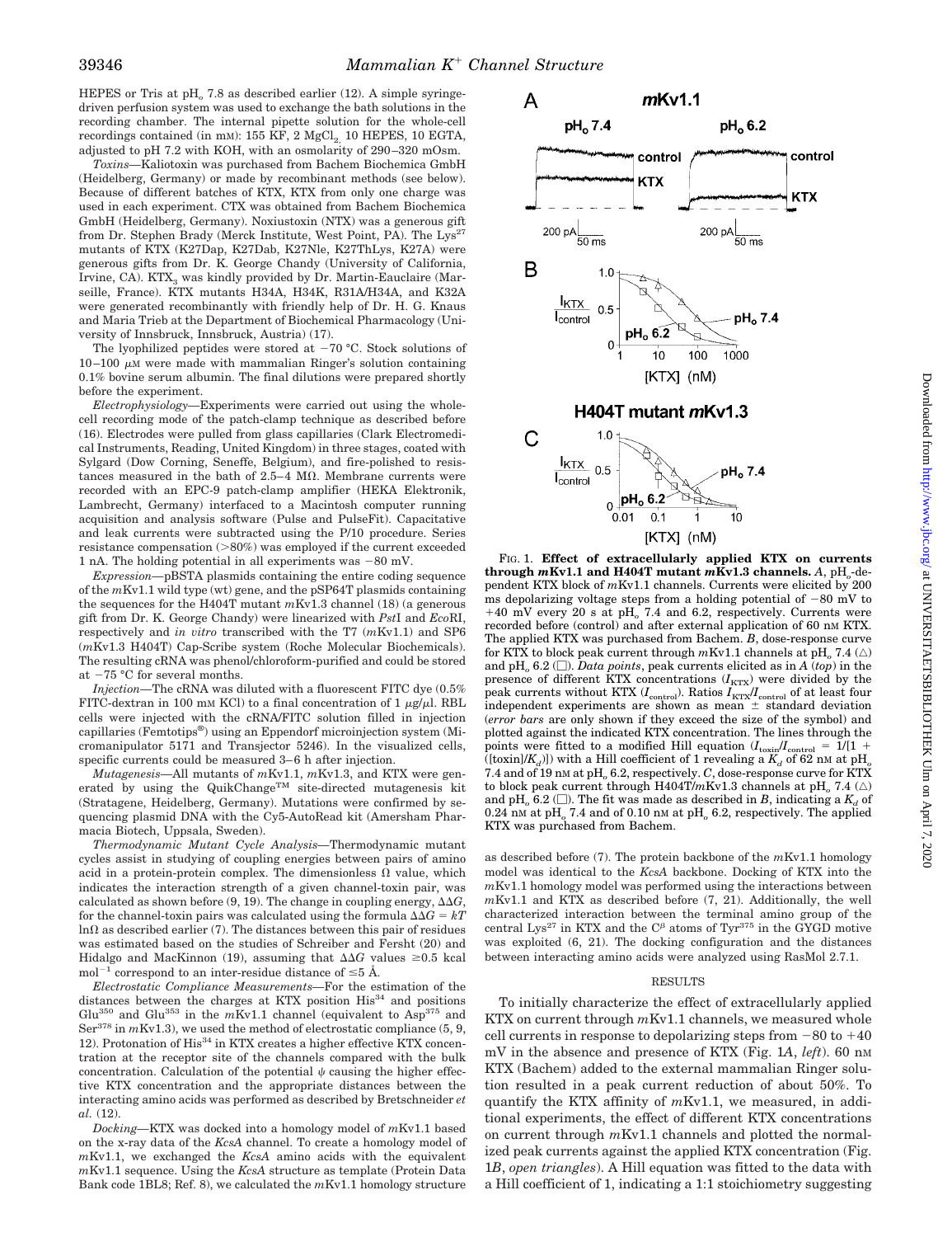## *Mammalian K<sup>+</sup> Channel Structure* 39347

#### TABLE I

 $K_d$  values (in nM) of the tested channels and channel mutants with the analyzed peptide toxins and peptide toxin mutants at pH<sub>o</sub> 7.4 and 6.2  $K_d$  values without S.E. were revealed by fitting (by eye) a Hill equation to data points for different toxin concentrations, whereas each data point represented the mean  $\pm$  S.E. of at least four experiments. The other values represent the mean  $\pm$  S.E. of at least four measurements with one toxin concentration. Also shown is the  $(K_d \text{ pH}_o 7.4/K_d \text{ pH}_o 6.2)$  ratio.

|                                                                                                                                                                                                              | $K_d$ at pH <sub>o</sub> 7.4                                                                                                                                                                                         | $K_d$ at pH <sub>o</sub> 6.2                                                                                                                                                                                              | $\frac{K_d}{K_d}$ at pH <sub>o</sub> 7.4/<br>$\frac{K_d}{K_d}$ at pH <sub>o</sub> 6.2                     |
|--------------------------------------------------------------------------------------------------------------------------------------------------------------------------------------------------------------|----------------------------------------------------------------------------------------------------------------------------------------------------------------------------------------------------------------------|---------------------------------------------------------------------------------------------------------------------------------------------------------------------------------------------------------------------------|-----------------------------------------------------------------------------------------------------------|
| Kv1.1                                                                                                                                                                                                        | $n$ $M$                                                                                                                                                                                                              | $n$ <sub>M</sub>                                                                                                                                                                                                          |                                                                                                           |
| $KTX^a$<br>$KTX^b$                                                                                                                                                                                           | 62<br>$10.6 \pm 2$                                                                                                                                                                                                   | 19<br>$3.3 \pm 0.5$                                                                                                                                                                                                       | 3.3<br>3.3                                                                                                |
| D361N Kv1.1<br>$KTX^a$                                                                                                                                                                                       | $272 \pm 67$                                                                                                                                                                                                         | $82 \pm 12$                                                                                                                                                                                                               | 3.6                                                                                                       |
| E353S Kv1.1<br>$KTX^a$                                                                                                                                                                                       | $94 \pm 33$                                                                                                                                                                                                          | $40 \pm 12$                                                                                                                                                                                                               | 2.4                                                                                                       |
| H404T Kv1.3<br>$KTX^a$<br>$KTX^b$<br><b>CTX</b><br><b>NTX</b><br>KTX <sub>3</sub><br>KTX-H34A<br>KTX-H34K<br>KTX-R31A/H34A<br>KTX-K32A<br>KTX-K27Dap<br>KTX-K27Dab<br>KTX-K27ThLys<br>KTX-K27Nle<br>KTX-K27A | 0.24<br>$0.059 \pm 0.006$<br>0.25<br>5.4<br>$0.15 \pm 0.015$<br>$0.097 \pm 0.008$<br>$0.017 \pm 0.003$<br>$0.98 \pm 0.1$<br>$0.24 \pm 0.04$<br>$5.4 \pm 0.3$<br>$5.6 \pm 0.3$<br>$0.19 \pm 0.02$<br>42<br>$79 \pm 4$ | 0.10<br>$0.025 \pm 0.004$<br>0.25<br>7.7<br>$0.17 \pm 0.025$<br>$0.096 \pm 0.019$<br>$0.016 \pm 0.006$<br>$1.07 \pm 0.1$<br>$0.11 \pm 0.03$<br>$1.4 \pm 0.04$<br>$3.2 \pm 0.3$<br>$0.08 \pm 0.01$<br>16<br>$33.7 \pm 2.5$ | 2.4<br>2.3<br>$\mathbf{1}$<br>0.7<br>0.9<br>1.0<br>1.06<br>0.91<br>2.2<br>3.8<br>1.8<br>2.3<br>2.7<br>2.4 |
| D375A/D376A/H404T Kv1.3<br>$KTX^b$                                                                                                                                                                           | $0.111 \pm 0.01$                                                                                                                                                                                                     | $0.102 \pm 0.01$                                                                                                                                                                                                          | 1.1                                                                                                       |
| D375A/H404T Kv1.3<br>$KTX^b$                                                                                                                                                                                 | $0.059 \pm 0.006$                                                                                                                                                                                                    | $0.056 \pm 0.005$                                                                                                                                                                                                         | 1.05                                                                                                      |
| D376A/H404T Kv1.3<br>$KTX^b$                                                                                                                                                                                 | $0.094 \pm 0.012$                                                                                                                                                                                                    | $0.040 \pm 0.008$                                                                                                                                                                                                         | 2.4                                                                                                       |
| S378E/H404T Kv1.3<br>$KTX^b$                                                                                                                                                                                 | $0.057 \pm 0.003$                                                                                                                                                                                                    | $0.016 \pm 0.002$                                                                                                                                                                                                         | 3.5                                                                                                       |
| P377A/S378E/H404T Kv1.3<br>$KTX^b$                                                                                                                                                                           | $0.064 \pm 0.006$                                                                                                                                                                                                    | $0.019 \pm 0.002$                                                                                                                                                                                                         | 3.4                                                                                                       |

*<sup>a</sup>* KTX from Bachem.

*<sup>b</sup>* Recombinant KTX.

that one KTX molecule is sufficient to block one *m*Kv1.1 channel. The fit gave a dissociation constant  $K_d$  at pH<sub>o</sub> 7.4 of 62 nm  $(n = 25)$ , which is in agreement with earlier reports  $(22)$ . The current reduction by KTX was fully reversible upon washout (data not shown). Application of 60 nM KTX (Bachem) to the bath solution at pH<sub>o</sub> 6.2 reduced the current much more than 50% (Fig. 1*A*, *right*). The determination of the KTX affinity of  $mKv1.1$  at pH<sub>o</sub> 6.2 was made as for pH<sub>o</sub> 7.4 and showed a  $K_d$  of 19 nm  $(n = 28)$ . Fig. 1*B* clearly demonstrates that the doseresponse curve for KTX at pH<sub>o</sub> 6.2 (*open squares*) to block currents through *m*Kv1.1 channels was shifted toward lower concentrations. Therefore, lowering pH*<sup>o</sup>* from 7.4 to 6.2 increased the KTX affinity to  $mKv1.1 \sim 3.3$  times. The same relationship between  $K_d$  pH<sub>o</sub> 7.4 and 6.2 was revealed with the recombinantly made KTX which exhibited an  $\sim$  4 times higher affinity to *m*Kv1.1 channels compared with KTX from Bachem (Table I) probably because of higher purity of the recombinant KTX.

We wanted to know whether this observed higher KTX affinity of  $mKv1.1$  at low  $pH<sub>o</sub>$  is caused by protonation of an amino acid in the channel protein or by protonation of a residue in KTX. To rule out effects of His<sup>355</sup> of the  $mKv1.1$  channel (protonation of  $His<sup>355</sup>$  results in a decrease of the TEA affinity at low pH<sub>o</sub> (see Ref. 12)), we tested KTX on  $mKv1.1$  mutant channels with a non-protonatable glycine instead of a histidine at position 355 (H355G/*m*Kv1.1). KTX, however, seemed to bind to this H355G mutant *m*Kv1.1 channel in an irreversible manner since currents could not be recovered after application of KTX even after wash-out for more than 1 h (data not shown). To avoid possible problems with rundown *versus* block, we tested KTX on H404T mutant *m*Kv1.3 channels. The H404T/ *m*Kv1.3 channel also contains no protonatable histidine in the outer pore region (Fig. 2*A*). Instead of the histidine, it has a glycine at the corresponding position 380; the histidine residue of the wt *m*Kv1.3 channel at position 404 (equivalent to position 379 of *m*Kv1.1) is changed to a threonine in this mutant of the channel (Fig. 2*A*). We did identical experiments with KTX from Bachem for H404T mutant *m*Kv1.3 channels as we did for *m*Kv1.1 channels. KTX displayed an increased affinity to H404T mutant *m*Kv1.3 channels at low pH*<sup>o</sup>* despite the absence of protonatable histidines in the outer pore region. The dose-response curve for pH<sub>0</sub> 6.2 was shifted toward lower concentrations compared with pH<sub>o</sub> 7.4 (Fig. 1*C*) and revealed  $K_d$ values of 0.24 nm  $(n = 28)$  and 0.10 nm  $(n = 28)$  for pH<sub>o</sub> 7.4 and 6.2, respectively.

In order to find out whether voltage-dependent binding of KTX could effect the pH<sub>o</sub> dependence of KTX block, we investigated voltage dependence of KTX block on current through H404T mutant *m*Kv1.3 channels (Fig. 3). Crest *et al.* (23) and Mourre *et al.* (24) reported that the KTX block of calcium-dependent potassium channels with large conductance (MaxiK channels) and of voltage-dependent potassium channels is voltage-independent at physiological pH*o*, but there were no studies testing a possible voltage dependence of KTX block at acid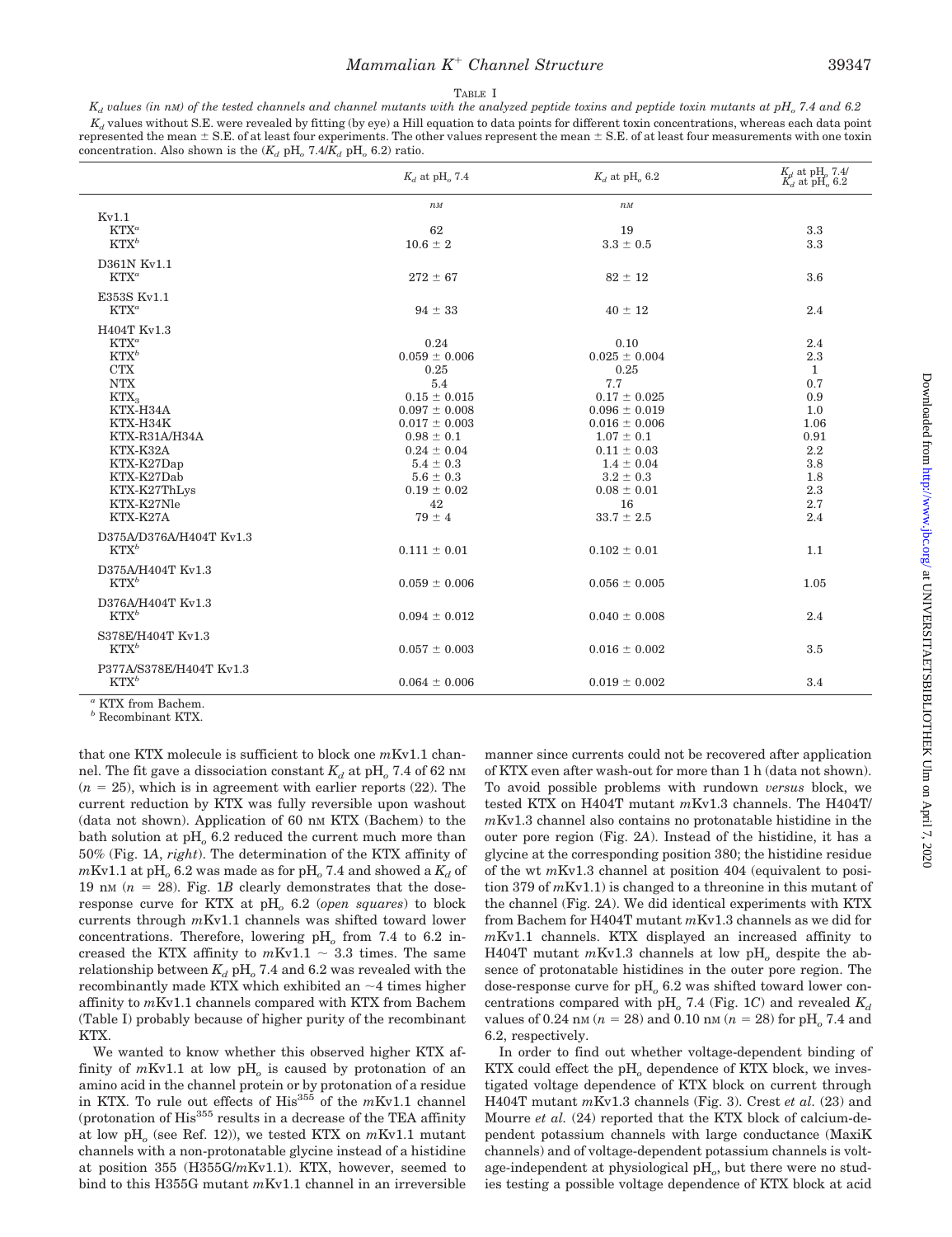

FIG. 2. **Alignment of channels and toxins.** *A*, amino acid alignment of *m*Kv1.1, H404T mutant *m*Kv1.3, *KcsA*, and *Shaker* sequences in the turret and putative pore region. Negatively charged residues of  $mKv1.1$  (Glu<sup>348</sup>, Glu<sup>350</sup>, Glu<sup>351</sup>, Glu<sup>353</sup>, Asp<sup>361</sup>, Asp<sup>377</sup>) and the corresponding residues in the other channels are highlighted. Also emphasized is His<sup>355</sup> of *m*Kv1.1 (and equivalent positions of the other channels), which was shown to cause pH<sub>o</sub> dependence of TEA block (12). *B*, alignment of the amino acid sequences of all investigated peptide toxins and peptide toxin mutants. Highlighted is position 27 of KTX and corresponding residues of the other toxins as well as amino acids at KTX position 34.

pH*o*. To create a conductance-voltage relationship of the KTX block, we converted the currents shown in Fig. 3 (*A* and *C*) to conductances by dividing the peak currents through the driving force for  $[K^+]$  ( $E - E_K$ ). At pH<sub>o</sub> 7.4 application of 50 pm recombinant KTX reduced maximum conductance to 68% of the values obtained in the absence of KTX without changing activation of the channels. The suppression of the conductance was identical at membrane potentials more positive than 0 mV up  $to +100$  mV, indicating that the KTX block on H404T mutant *m*Kv1.3 channels was voltage-independent in that potential range at physiological pH<sub>o</sub>. At pH<sub>o</sub> 6.2, application of 50 pM recombinant KTX reduced maximum conductance  $g_{K(\text{max})}$  significantly higher compared with pH*<sup>o</sup>* 7.4 to only 40% of the control value. The KTX block was again voltage-independent; membrane potentials more positive than  $+20$  mV did not modify the blocking strength of KTX (Fig. 3*D*). Since the KTX effect seemed to be independent of the applied voltage for depolarizations between 0 and  $+100$  mV at both  $pH<sub>o</sub>$  values, it seemed sufficient for later experiments to evaluate the KTX block at one potential, in our case  $+40$  mV, using the ratios of the peak currents (see also Fig. 1*C*). In comparison to the voltage independence of KTX block on current through H404T/*m*Kv1.3 shown here, CTX block of  $Ca^{2+}$ -activated K<sup>+</sup> channels (25) and of voltage-dependent *Shaker* K<sup>+</sup> channels (26) was reported to be slightly voltage-dependent. Both Figs. 1*C* and 3 demonstrate that KTX block on current through H404T mutant *m*Kv1.3 channels was better at low pH<sub>o</sub> with a ratio of 237  $K_d$  pH<sub>o</sub>  $7.4/K_d$  pH<sub>o</sub> 6.2 253 of 2.4 but to a lesser extent compared with *m*Kv1.1 channels with a ratio of 3.3 (Table I). This difference might be explained by distinct amino acids in the outer pore region of *m*Kv1.1 and *m*Kv1.3 channels (for details see below). The existence of a pH<sub>c</sub>-dependent KTX block of H404T/mKv1.3 channels lacking histidine residues in the pore region indicated that protonation of an amino acid in KTX might be responsible for the higher affinity at low pH<sub>o</sub>. In all tested channels recombinant KTX blocked current more efficiently compared with

KTX from Bachem (Table I). However, both batches of peptide toxins exhibited a similar pH*<sup>o</sup>* dependence of block with an improvement of the KTX affinity to H404T mutant *m*Kv1.3 of  $\sim$ 2.4 times with changing pH<sub>o</sub> from 7.4 to 6.2 (Table I).

To find out further indications for our hypothesis that protonation of an amino acid in KTX is responsible for the higher affinity at pH<sub>0</sub> 6.2, we investigated the pH<sub>0</sub> dependence of block by other peptide toxins like CTX and NTX on current through the H404T mutant *m*Kv1.3 channels. CTX blocked the current through  $H404T/mKv1.3$  with equal strength at  $pH<sub>o</sub>$  7.4 as well as at pH<sub>o</sub> 6.2, which can be seen by the identical  $K_d$  values shown in Table I for pH<sub>o</sub> 7.4 (0.25 nM;  $n = 28$ ) and pH<sub>o</sub> 6.2 (0.25) nM;  $n = 22$ . In addition, H404T mutant  $mKv1.3$  channels showed a slight but opposite pH*<sup>o</sup>* dependence of NTX block with  $K_d$  values of 5.4 nm ( $n = 24$ ) and 7.7 nm ( $n = 20$ ) at pH<sub>o</sub> 7.4 and 6.2, respectively (Table I). We therefore concluded that the increase in affinity by lowering pH<sub>o</sub> is specific for KTX since CTX and NTX did not show this behavior.

By comparing the amino acid sequence of the toxins, we found that KTX possesses a unique histidine at position 34 not present in CTX and NTX (Fig. 2*B*). In order to find out whether His34 might be the protonatable amino acid in KTX, we used  $KTX<sub>3</sub>$  which has an Asp at position 34 whose protonation should not vary between pH<sub>o</sub> 7.4 and 6.2. KTX<sub>3</sub> exhibited nearly the same affinity to H404T mutant *m*Kv1.3 channels at pH<sub>o</sub> 7.4 and 6.2 with  $K_d$  values of 150  $\pm$  15 pm ( $n = 6$ ) and 170  $\pm$ 25 pM  $(n = 6)$  at pH<sub>o</sub> 7.4 and 6.2, respectively (Table I). The loss of the  $\rm pH_{o}$ -dependent KTX effect in KTX<sub>3</sub> indicated that  $\rm His^{34}$ of KTX might be responsible for this effect because of the lack of a histidine residue at position 34 in KTX<sub>3</sub>.

Additional experiments with KTX-Lys $^{27}$  mutants on H404T mutant  $mKv1.3$  channels were made to exclude  $Lys^{27}$  of KTX as the protonatable amino acid of KTX. The KTX mutants K27Dap, K27Dab, and K27ThLys contained non-natural positively charged lysine analogs of varying side chain lengths (Dap, 2.5 Å from  $C^{\alpha}$ ; Dab, 3.8 Å; ThLys, 7.7 Å; natural lysine, 6.3 Å), whereas in K27A and K27Nle the neutral alanine and the non-natural neutral norleucine replaced lysine (6, 9). If  $Lys^{27}$  was somehow involved in the pH<sub>o</sub> dependence of KTX block, we would expect a pH<sub>o</sub>-independent block with the noncharged amino acids at position 27 and perhaps an altered pH*<sup>o</sup>* dependence with the shorter and longer non-natural lysine analogs Dap, Dab, and ThLys. Table I shows that all KTX-Lys<sup>27</sup> mutants bound in a pH<sub>o</sub>-dependent manner to H404T mutant *m*Kv1.3 channels with a higher affinity at low pH<sub>o</sub>, revealing that  $Lys^{27}$  is not responsible for  $pH_0$  dependence of KTX block.

To further substantiate that protonation of His<sup>34</sup> in KTX is responsible for the pH<sub>o</sub> dependence of KTX block on current through *m*Kv1.1 and H404T mutant *m*Kv1.3 channels, we made mutants of this peptide toxin by recombinant methods  $(17)$ . His<sup>34</sup> of KTX seemed to be a good candidate for the protonatable amino acid in KTX, as indicated by the investigations with  $H404T/mKv1.1$  channels and CTX, NTX, and KTX<sub>3</sub>. Therefore, we investigated the KTX mutants H34A and H34K. In addition, we also replaced  $Arg^{31}$  and  $Lys^{32}$  in KTX with neutral amino acids to examine whether these two positions in KTX were also involved since earlier work indicated that these two positions participate in important interactions (9, 27). We therefore tested the pH*<sup>o</sup>* dependence of block of all four KTX mutants with H404T mutant *m*Kv1.3 channels (Table I). The KTX mutant K32A still had a weaker blocking effect at pH<sub>o</sub> 7.4 compared with pH*<sup>o</sup>* 6.2 by a factor of about 2.1 on H404T mutant  $mKv1.3$  channels, suggesting that  $Lys^{32}$  in KTX did not cause the pH<sub>o</sub> dependence of block (Table I). In contrast, KTX-H34A blocked H404T mutant *m*Kv1.3 with the same potency at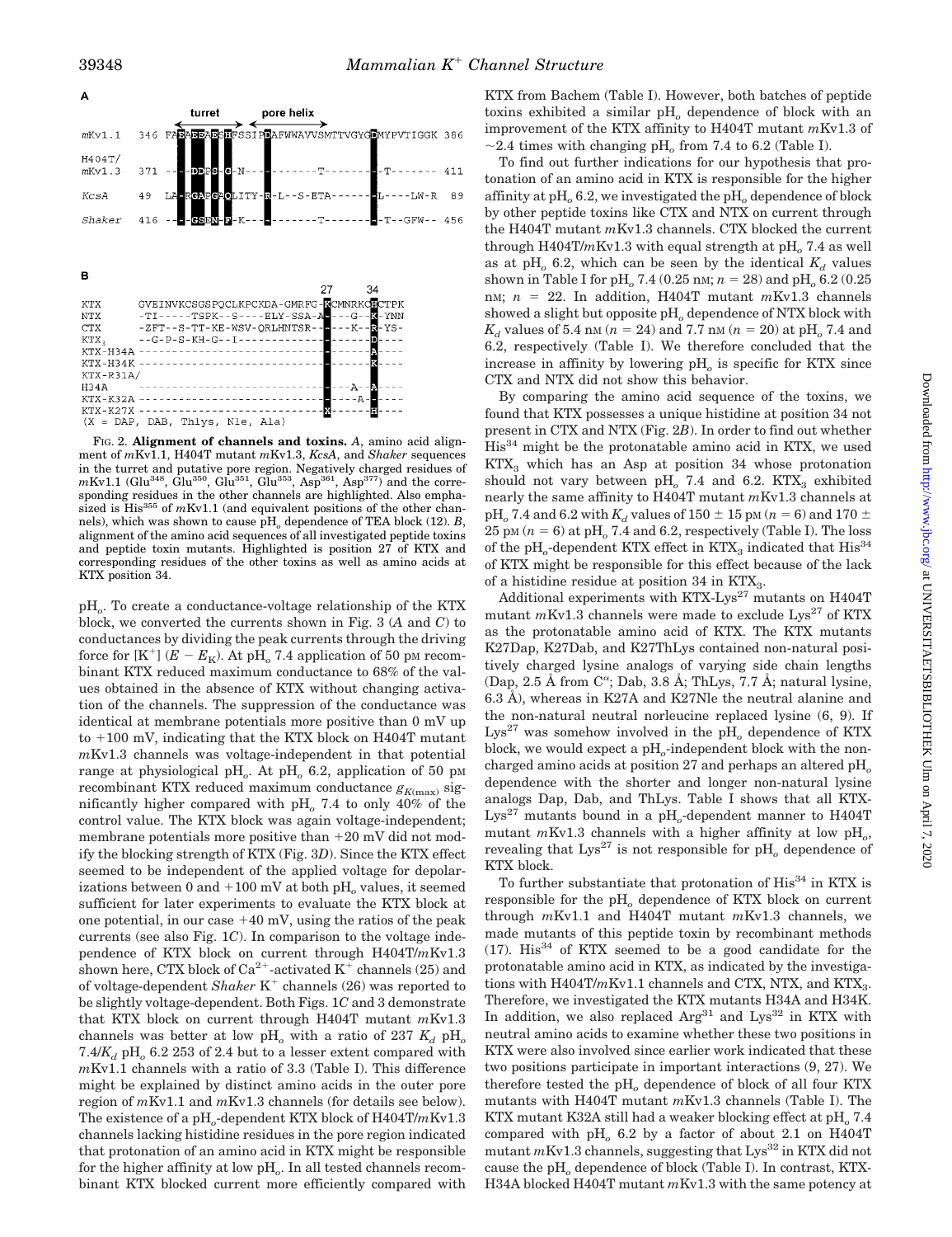

FIG. 3. Voltage dependence of KTX block on current through H404T mutant  $mKv1.3$  channels at pH<sub>o</sub> 7.4 and 6.2. A, currents elicited by a set of 200-ms voltage steps from a holding potential of  $-80$  mV to voltages between  $-60$  and  $+100$  mV in 20-mV increments every 20 s, in the absence (*top*) and the presence (*bottom*) of 50 pM recombinantly produced KTX at pH*<sup>o</sup>* 7.4. *B*, corresponding conductances for the currents shown in *A* are plotted against the applied membrane potential, in the absence ( $\triangle$ ) and in the presence ( $\blacktriangle$ ) of KTX. The lines through the points were fitted by a Boltzmann equation:  $g_{K(E)} = g_{K(\text{max}}/(1 + \exp[(E_{1/2} - E) / k])$  with values for  $g_{K(\text{max})}$  of 24 and 16 nS without and with KTX, respectively. The determined values for *k* (6 mV) and  $E_{1/2}$  (–24 mV) were confirmed by additional experiments. *C*, currents, elicited as described in *A* at pH<sub>o</sub> 6.2. *D*, corresponding conductance-voltage relations for the currents shown in  $C$ , in the absence  $(\Box)$  and in the presence  $(\Box)$  of KTX. The Boltzmann fit was made as described in *B* with values for  $g_{K(\text{max})}$  of 25 and 10 nS without and with KTX, respectively. Values for *k* (6 mV) and  $E_{1/2}$  (-10 mV) were also confirmed by additional experiments.

pH*<sup>o</sup>* 7.4 and 6.2 (Fig. 4*A* (*top*) and Table I). Additional replacement of Arg<sup>31</sup> with alanine in the H34A/R31A mutant KTX exhibited no further effect (Table I). Replacement of  $His^{34}$  in KTX by lysine led to the same effect as substitution by alanine concerning the pH*o*-independent block but exhibited a higher affinity to H404T/*m*Kv1.3 than H34A and wt KTX (Fig. 4*A* (*bottom*) and Table I). Therefore H34A, H34K, and R31A/H34A mutants of KTX blocked currents through H404T mutant *m*Kv1.3 channels in a pH*o*-independent manner, whereas KTX-K32A block is influenced by pH*o*. These results suggest that only the histidine residue at position 34 of KTX is the protonatable amino acid of KTX that causes pH*<sup>o</sup>* dependence of block while  $\text{Arg}^{31}$  and  $\text{Lys}^{32}$  of KTX do not seem to play a role in this effect.

If protonation of  $His<sup>34</sup>$  in KTX is the reason for the better block of *m*Kv1.1 and H404T mutant *m*Kv1.3 channels with lowering pH*o*, H34A and H34K mutants of KTX should (*a*) have a pH*o*-independent block as shown before (Fig. 4*A* and Table I) and (*b*) represent the fully protonated (H34K) and the fully unprotonated (H34A) form of wt KTX responsible for the  $pH_0$ dependence of block. Fig. 4*B* shows the titration of wt KTX and the mutants H34K and H34A from pH<sub>0</sub> 5.5 to pH<sub>0</sub> 7.8 examined on H404T mutant *m*Kv1.3 channels. KTX-H34K exhibited the same  $K_d$  of  $\sim$ 16 pM in the investigated pH<sub>o</sub> range, and KTX-H34A had identical  $K_d$  values of  $\sim$ 100 pm at 6 different pH<sub>o</sub> values between pH*<sup>o</sup>* 5.5 and 7.4. Linear regressions through the data points of both KTX mutants had slopes of zero, indicating that these KTX mutants cannot be titrated in the pH<sub>o</sub> range used. This also suggests that histidine at position 34 of KTX is protonatable. The affinity of wt KTX to H404T mutant *m*Kv1.3 channels decreased with increasing pH*o*. The fit through the data points using the Hill equation gave a  $K_{d(\min)}$  of 18 pm at  $pH_o$  5.5 and a  $K_{d(\text{max})}$  of 60 pm at  $pH_o$  7.8 and a  $pK_a$  of 6.5, which represents the pH of the half-maximum protonation. The Hill

coefficient of 1.7 suggests that more than one negatively charged amino acids of the channel protein could sense  $His<sup>34</sup>$  of KTX. The  $K_{d(\min)}$  of 18 pm wt KTX at pH<sub>o</sub> 5.5 is the expected value with good agreement with the  $K_d$  of KTX-H34K, which stands for the fully protonated form of wt KTX. In contrast, KTX-H34A, which represents the unprotonated wt KTX, had a lower affinity to H404T/mKv1.3 channels with 100 pM compared with  $K_{d(\text{max})}$  of wt KTX with 60 pm at pH<sub>o</sub> 7.8. The reason for this difference might be a non-ionic interaction between the unprotonated His<sup>34</sup> of wt KTX and an amino acid of the channel that is abolished by the substitution with alanine. A more conservative replacement with glutamine or asparagine might solve this question (28, 29). Since the data confirmed our predictions apart from this difference between  $K_{d(\text{max})}$  of wt KTX and  $K_d$  of KTX-H34A, we concluded that indeed protonation of His<sup>34</sup> in KTX caused the pH<sub>o</sub> dependence of block.

To determine which amino acid(s) of the channel protein interacted with the protonatable  $His<sup>34</sup>$  of KTX, we tested some mutants of the *m*Kv1.1 and the H404T/*m*Kv1.3 channels, respectively. Six negatively charged residues in the *m*Kv1.1 pore region could be candidates for the interaction with  $His<sup>34</sup>$  in KTX: Glu<sup>348</sup>, Glu<sup>350</sup>, Glu<sup>351</sup>, Glu<sup>343</sup>, Asp<sup>361</sup>, and Asp<sup>377</sup> (Fig. 2*A*). The *m*Kv1.3 channel contains all of these negatively charged amino acids except one at position 378, which corresponds to position 353 of *m*Kv1.1 with an uncharged serine instead of the glutamate in *m*Kv1.1. We did not investigate the Asp<sup>377</sup> of  $mKv1.1$  (Asp<sup>402</sup> in  $mKv1.3$ ) of the GYGD motif, since we had found that the shorter lysine analogs Dap and Dab at position 27 of KTX that were shown to interact with  $\text{Asp}^{402}$  in  $mKv1.3$  (6) still blocked in a pH<sub>o</sub>-dependent manner (Table I). In addition, from the *KcsA* crystal structure data, we concluded that the negative charges at positions 348–353 of *m*Kv1.1 would be the best candidates for the interacting amino acids. We expected that replacing negatively charged amino acids in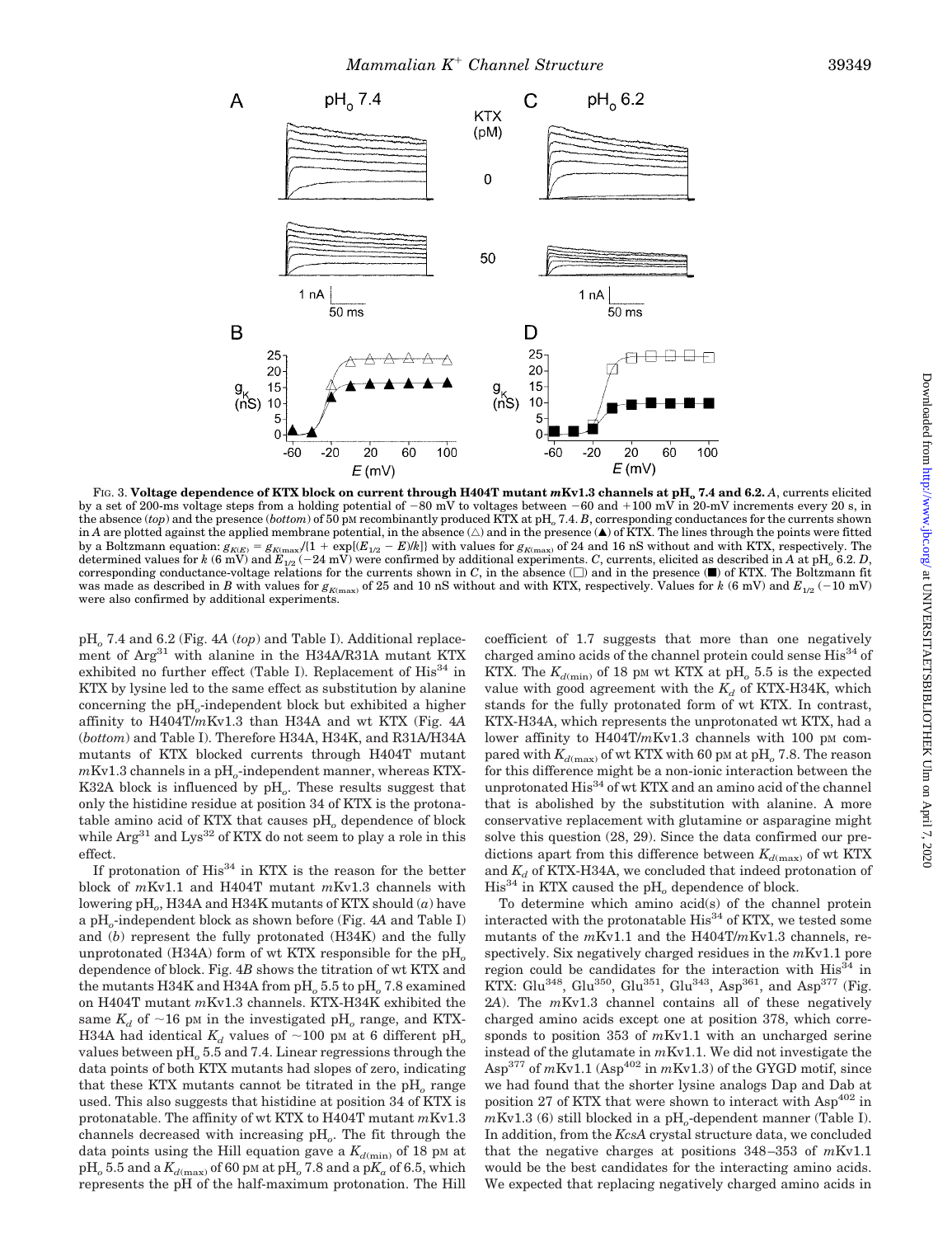

FIG. 4. pH<sub>a</sub> dependence of block of recombinant wt KTX and **the KTX mutants H34A and H34K on current through H404T mutant mKv1.3 channels.** A, pH<sub>o</sub>-independent block of KTX mutants H34A (*top*) and H34K (*bottom*). Currents were elicited as described in the legend to Fig. 1A.  $B$ , Mean  $K_d$  values and standard deviations of wt KTX  $\overline{(\square)}$ , KTX-H34A (A), and KTX-H34K ( $\bullet$ ) block of current through H404T mutant  $mKv1.3$  channels were plotted against the pH<sub>0</sub>.  $K_d$ values were obtained as described in the legend to Fig. 1*A*. The curve  $\kappa_{d({\rm max})}$  the wt KTX data points represents a fit with the equation  $K_d = K_{d({\rm max})} - K_{d({\rm min})}/[1 + (10^{\rm pHo}/10^{\rm pKa})^h]]$  with  $K_{d({\rm max})}$  of 60 pm,  $K_{d(\text{min})}$  of 18 pM,  $pK_a$  of 6.5, and a Hill coefficient, *h*, of 1.7. The applied wt KTX was made recombinantly. Straight lines through data points for KTX-H34A and KTX-H34K represent linear regressions with slopes of zero.

the channel that interact with  $His<sup>34</sup>$  with neutral residues would diminish or abolish pH*o*-dependent KTX block, depending on whether the negatively charged residue alone or together with others could sense  $His^{34}$  in KTX. As a starting point, we investigated Glu<sup>353</sup> of mKv1.1 as an interacting residue because of the dissimilar amino acid at the equivalent position of H404T/*m*Kv1.3 channels, which might explain the different ratios  $(K_d$  pH<sub>o</sub> 7.4/ $K_d$  pH<sub>o</sub> 6.2) of both channels. The E353S mutant *m*Kv1.1 channel showed still an improvement of KTX affinity with lowering  $pH_0$  with  $K_d$  values of 94 nm and 40 nM  $(n = 5)$  for pH<sub>o</sub> 7.4 and 6.2, respectively (Table I). Nevertheless, the ratio of  $(K_d \text{ pH}_o 7.4/K_d \text{ pH}_o 6.2)$  was reduced to 2.4, the same ratio as for H404T mutant *m*Kv1.3 channels. Therefore, we concluded that  $(a)$  the lack of a negative charge at position 378 in *m*Kv1.3 (equivalent to 353 in *m*Kv1.1) reduced the  $(K_d \text{ pH}_o 7.4/K_d \text{ pH}_o 6.2)$  ratio, and (*b*) that  $\text{Glu}^{353}$  in  $m\text{Kv1.1}$ is one of the negatively charged residues in *m*Kv1.1, which interacts with the protonatable amino acid in KTX. This result was confirmed by the introduction of a negatively charged amino acid at *m*Kv1.3 position 378 (P377A/S378E/H404T and S378E/H404T mutant *m*Kv1.3 channels) exhibiting the stronger improvement of KTX block with lowering pH*<sup>o</sup>* like *m*Kv1.1 channels (Table I). Therefore, protonation of His<sup>355</sup> in  $mKv1.1$ (12) seemed not to cause the stronger pH*<sup>o</sup>* effect of *m*Kv1.1 compared with H404T/*m*Kv1.3.

As additional candidate for an interacting amino acid of the channel, we investigated the D361N mutant *m*Kv1.1 channel lacking the negative charge at position 361 (equivalent to position 386 in *m*Kv1.3). As can be seen from Table I, despite the deficiency in this negative charge, KTX block is still pH*o*-dependent and exhibited the same  $(K_d$  pH<sub>o</sub> 7.4/ $K_d$  pH<sub>o</sub> 6.2) ratio as wt  $mKv1.1$ . Therefore we concluded that  $Asp^{361}$  in  $mKv1.1$  $(Asp<sup>386</sup>$  in  $mKv1.3)$  did not interact with His<sup>34</sup> in KTX.

Furthermore, we investigated whether the negative charges in *m*Kv1.1 position 350 and 351 (corresponding to positions 375 and 376 in  $mKv1.3$ ) sense the protonatable His<sup>34</sup> in KTX. These studies were performed with three mutants of the H404T/ *m*Kv1.3 channel since equivalent *m*Kv1.1 mutants could not be expressed in RBL cells. Substitution of both negatively charged aspartate residues with neutral alanines in the D375A/D376A/ H404T mutant  $mKv1.3$  channel diminished the pH<sub>o</sub> dependence of KTX block (Table I). Since we could not detect any statistical significant difference between the  $K_d$  values at  $\text{pH}_o$ 7.4 and 6.2 by using Student's  $t$  test ( $p < 0.05$ ), removal of the negative charges at position 375 and 376 in *m*Kv1.3 abolished the pH*<sup>o</sup>* dependence of KTX block. To test whether both or only one of these glutamates could interact with  $\mathrm{His}^{34}$  in KTX, we replaced only one of the negative charged residues by a neutral alanine. The D376A/H404T mutant *m*Kv1.3 channels showed the same pH*o*-dependent KTX block as H404T/*m*Kv1.3 channels with an unchanged  $(K_d$  pH<sub>o</sub> 7.4/ $K_d$  pH<sub>o</sub> 6.2) ratio of 2.4 (Table I). In contrast, KTX displayed the same affinity to D375A/H404T mutant  $mKv1.3$  channels at pH<sub>o</sub> 7.4 and 6.2 with an identical  $(K_d \text{ pH}_o \text{ 7.4}/K_d \text{ pH}_o \text{ 6.2})$  ratio to D375A/ D376A/H404T mutant *m*Kv1.3 channels. Again there was no statistical significant difference between the  $K_d$  values at  $\text{pH}_o$ 7.4 and 6.2 analyzed with Student's  $t$  test with  $p < 0.05$ ; accordingly, we concluded that only Asp375 interacts with the protonatable His<sup>34</sup> in KTX. From this result we could also exclude Glu<sup>373</sup> in  $mKv1.3$  and the equivalent Glu<sup>348</sup> in  $mKv1.1$ to interact with  $His<sup>34</sup>$  in KTX.

To calculate the distances between  $His^{34}$  in KTX and  $Glu^{353}$ / Glu<sup>350</sup> in *m*Kv1.1, we performed electrostatic compliance. Protonation of  $His<sup>34</sup>$  in KTX caused a higher effective KTX concentration of 200 nM at pH*<sup>o</sup>* 6.2 compared with the bulk concentration of 60 nM. The raised effective KTX concentration was due to the interaction of both Glu<sup>353</sup> and Glu<sup>350</sup> with His34/KTX. E353S mutant *m*Kv1.1 channels exhibited the exclusive interaction between Glu<sup>350</sup>/mKv1.1 and His<sup>34</sup>/KTX with an effective KTX concentration of 235 nm at pH<sub>o</sub> 6.2 in contrast to the bulk concentration of 100 nM. The sole interaction between  $Glu^{353}/mKv1.1$  and  $His^{34}/KTX$  was calculated by dividing the  $K_d$  factor for  $mKv1.1$  by the same factor for E353S/  $mKv1.1$ , indicating that protonation of His<sup>34</sup>/KTX would raise KTX concentration 1.4 times due to the interaction with Glu<sup>353</sup> in *m*Kv1.1.

The knowledge about the effective KTX concentration enabled us to determine the potential  $\psi$ , which caused the higher effective KTX concentration at low  $pH_o$ .  $\psi$  for wt  $mKv1.1$  was  $-30.4$  mV, for E353S/mKv1.1  $-22$  mV, and for the calculated mutant E350A/ $m$ Kv1.1 -8.6 mV. These values for  $\psi$  were correct if only one Glu<sup>350</sup> and Glu<sup>353</sup>, respectively, of the channel would sense protonation of His<sup>34</sup> in KTX. Because it was not possible to determine the number of interacting channel subunits without investigating heterotetrameric channels, we calculated the potentials for one, two, and four interacting channel subunits by dividing the above  $\psi$  values by these numbers of subunits. Because of the distance dependence of electrostatic interactions, we were able to determine the distance between interacting amino acids of *m*Kv1.1 and KTX. For this calculation the degree of charge that was caused by protonation of  $His<sup>34</sup>$  has to be known and was calculated with 67% protonation at  $pH_0$  6.2 (12). We estimated distances of 4,  $6-6.5$ , or 8.5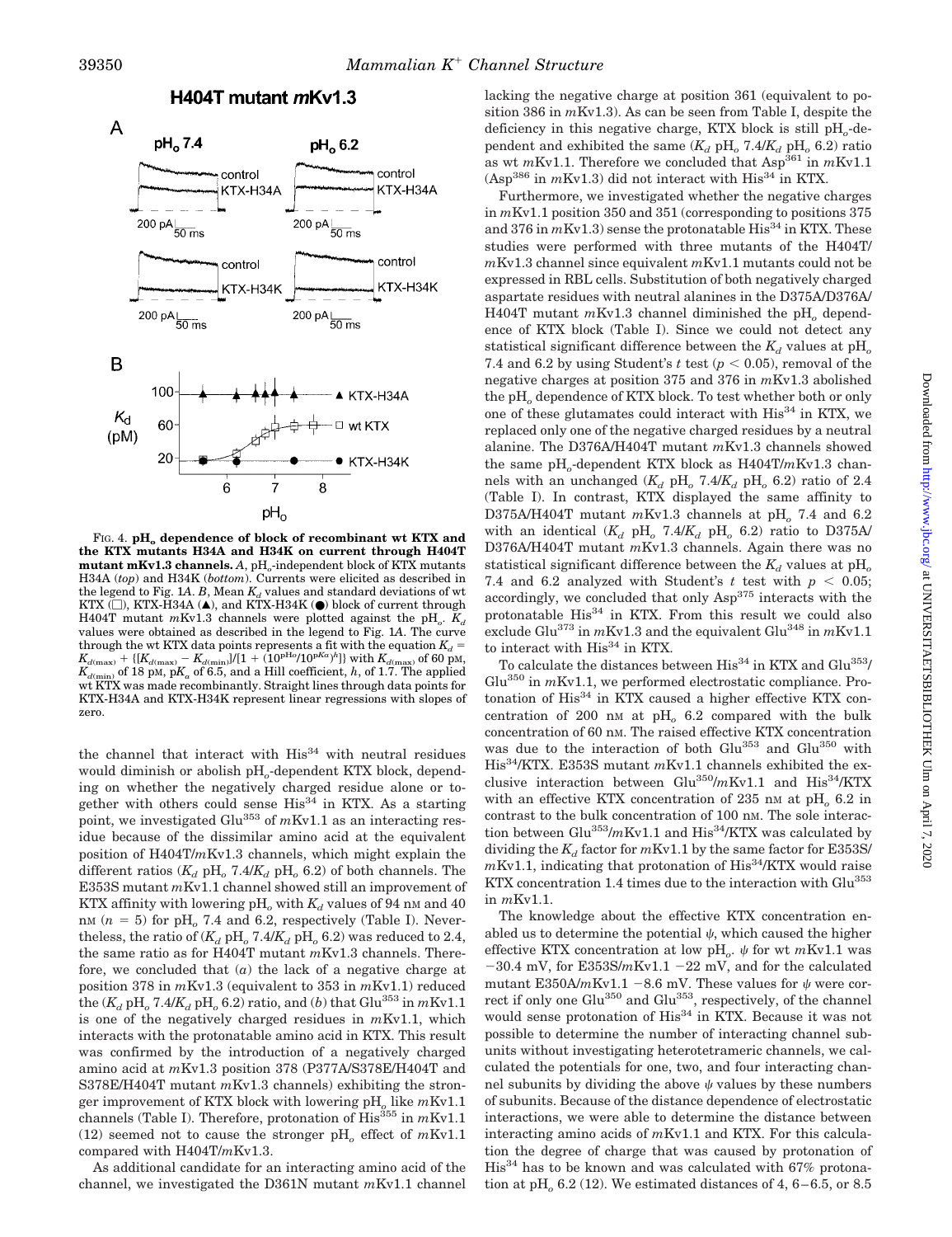Å between  $\text{His}^{34}/\text{KTX}$  and one, two, or four interacting  $\text{Glu}^{350}/\text{K}$ *m*Kv1.1 and distances of 6.5–7, 9.5, or 12.5 to 14 Å between His34/KTX and one, two, or four interacting Glu353/*m*Kv1.1.

Corresponding calculations were performed for interacting residues in H404T/mKv1.3 and His<sup>34</sup> in KTX. We estimated the same distances for His<sup>34</sup>/KTX and Asp<sup>375</sup>/mKv1.3 as for His<sup>34</sup>/ KTX and Glu<sup>350</sup>/mKv1.1. The distance between His<sup>34</sup>/KTX and S378E/mKv1.3 also seemed to be the same as for His<sup>34</sup>/KTX and Glu353/*m*Kv1.1.

Furthermore, we calculated the distance between the only interacting residue in H404T/mKv1.3 channels, Asp<sup>375</sup>, and  $His<sup>34</sup>/KTX$  by electrostatic compliance using  $KTX<sub>3</sub>$  and  $KTX<sub>-</sub>$ H34K. By application of the known charge difference of two between Asp<sup>34</sup> in KTX<sub>3</sub> and Lys<sup>34</sup> in H34K (Fig. 2) and the  $K_d$ values (Table I), we calculated a local potential 89 of  $-55.9$  mV. Therefore, we found distances between Asp375/*m*Kv1.3 and  $His<sup>34</sup>/KTX$  of 4–4.5 Å for the interaction with one channel subunit, of 6.5–7 Å for the interaction with two subunits, and of 9 Å for the interaction with all four channel subunits, respectively. The agreement of this electrostatic compliance calculation using the known charge difference between H34K and  $KTX<sub>3</sub>$  at position 34 with the electrostatic compliance using the degree of protonation at His<sup>34</sup>/KTX enabled us to confirm the above determined  $pK_a$  of His<sup>34</sup>/KTX.

Estimation of the distance between Asp375/*m*Kv1.3 and His34/KTX was also carried out by mutant cycle analysis. The KTX block of the channel mutants D375A/H404T and D375A/ H404T was tested at pH*<sup>o</sup>* 7.4 and 6.2 (Table I) using the different degrees of protonation at KTX position His<sup>34</sup> instead of mutations at KTX position 34. The change in coupling energy  $\Delta\Delta G$  of 0.5 kcal mol<sup>-1</sup> indicated a distance of maximally 5 Å between Asp<sup>375</sup> of  $mKv1.3$  and His<sup>34</sup> of KTX (7, 20). The mutant cycle analysis confirmed the distance calculation by electrostatic compliance and suggested the interaction of His<sup>34</sup>/  $KTX$  with  $Asp<sup>375</sup>$  in only one channel subunit.

To refine the docking conformation of *m*Kv1.1 with KTX, we confirmed the known interacting pair of  $\text{Gly}^{380}/\text{Kv1.3}$  and Arg31/KTX for the *m*Kv1.1 channel (9). We investigated wt and H355K mutant *m*Kv1.1 channels with the KTX mutants H34A *versus* R31A/H34A. wt  $mKv1.1$  exhibited an  $\sim$ 10 times higher affinity to H34A compared with R31A/H34A with  $K_d$  values of  $38 \pm 4$  nM and  $410 \pm 40$  nM, respectively. In contrast, R31A/ H34A blocked current through H355K mutant *m*Kv1.1 channels only 2 times more weakly than the H34A mutant KTX with  $K_d$  values of 1120  $\pm$  180 nm and 620  $\pm$  80 nm for R31A/ H34A and H34A block, respectively. Application of mutant cycle analysis revealed a  $\Delta\Delta G$  value of 1.05 kcal mol<sup>-1</sup>, which indicates a proximity of  $\leq$ 5 Å between the interacting residues His<sup>355</sup> in *m*Kv1.1 and Arg<sup>31</sup> in KTX similar to the Kv1.3-KTX complex.

Using a homology model of the *m*Kv1.1 channel based on the known crystal structure of the *KcsA* channel (8), we visualized the docking configuration of *m*Kv1.1 and KTX. The docking of KTX into the *m*Kv1.1 homology model is shown in Fig. 5. KTX is shown in *green*, *m*Kv1.1 in *gray*. The interacting amino acids of channel and toxin  $(Arg^{31}$  and  $His^{34}$  of KTX and  $Glu^{350}$ , Glu<sup>353</sup>, and His<sup>355</sup> of  $m$ Kv1.1) are drawn as Corey-Pauling-Koltun surfaces, the remaining channel as *schematic*, the remaining toxin as  $ribbon$ . His<sup>34</sup> of KTX interacts with Glu<sup>350</sup> and Glu<sup>353</sup> of one channel subunit as indicated by the mutant cycle analysis between  $\text{Asp}^{375}/m\text{Kv1.3}$  and  $\text{His}^{34}/\text{KTX}$ . The large distances between two adjacent or opposite channel subunits would not yield the interaction strength measured by electrostatic compliance and mutant cycle analyses. The docking of KTX into the *m*Kv1.1 homology model based on the *KcsA* structure was performed using the interactions between chan-

FIG. 5. **Docking of KTX into a homology model of** *m***Kv1.1.** The docking configuration is shown as top view. The homology structure of *m*Kv1.1 based on the *KcsA* crystal structure. The channel backbone is shown in *gray* as a *schematic*, KTX is shown in *green* as *ribbons*. Selected side chains are shown as Corey-Pauling-Koltun surfaces with Glu<sup>350</sup>/mKv1.1 in *red-orange*, Glu<sup>353</sup>/mKv1.1 in *orange*, His<sup>34</sup>/KTX in *red*, His355/*m*Kv1.1 in *dark blue*, and Arg31/KTX in *blue*. Distances between interacting amino acids of *m*Kv1.1 and KTX suggested by the docking are given in *white*. The *yellow line* simulates the position of the turret in *m*Kv1.1, as suggested by the experimentally derived distances<br>between Glu<sup>350</sup> and Glu<sup>353</sup> in *m*Kv1.1 and His<sup>34</sup> in KTX. The arrangement of the simulated turret was made by rotating the backbone of the turret toward the center of the pore. The figure was made using RasMol 2.7.1.

nel and toxin described here and, additionally, the interaction between  $\text{Tyr}^{375}/m\text{Kv1.1}$  and  $\text{Lys}^{27}/\text{KTX}$  (6). The docking exhibited distances of 11 Å between  $Glu^{350}/mKv1.1$  and  $His^{34}/KTX$ , of 11 Å between Glu<sup>353</sup>/mKv1.1 and His<sup>34</sup>/KTX, and of 5 Å between His<sup>355</sup>/mKv1.1 and Arg<sup>31</sup>/KTX. Therefore, the docking distance between Glu<sup>350</sup>/mKv1.1 and His<sup>34</sup>/KTX was 7 Å and between Glu<sup>353</sup>/mKv1.1 and His<sup>34</sup>/KTX 4-4.5 Å larger compared with the experimentally determined distances. The docking distance of 5  $\AA$  between His<sup>355</sup>/mKv1.1 and Arg<sup>31</sup>/KTX was identical to the distance calculated by mutant cycle analysis according to the experimental results. The docking suggested distances of 22 Å between Glu350/*m*Kv1.1 and of 15 Å between  $Glu^{353}/mKv1.1$  and the center of the pore. In contrast, the experimentally derived results indicated distances of 15 Å between Glu<sup>350</sup> and of 10.5–11 Å between Glu<sup>353</sup> in  $mKv1.1$  and the pore axis. The *m*Kv1.1 homology model has the same amino acid sequence compared with the *m*Kv1.1 clone, but the structure of the protein backbone was identical to *KcsA*. Therefore, deviations between the experimentally determined distances and the docking distances might indicate a different spatial arrangement of the turret in *m*Kv1.1 and *KcsA* (amino acids 348–357 in *m*Kv1.1). Guiding the turret at position 350 7 Å and at position 353 4–4.5 Å more toward the center of the pore as simulated by the *yellow line* in Fig. 5 would match experimentally determined and docking distances. To satisfy our data, we must modify the *KcsA* crystal structure for *m*Kv1.1, which suggests structural differences between *m*Kv1.1 and *KcsA* in the outer pore region. Since *m*Kv1.3 exhibited the same interacting positions and interaction strengths in the turret like *m*Kv1.1, the *m*Kv1.3 structure might differ from *KcsA* as well.

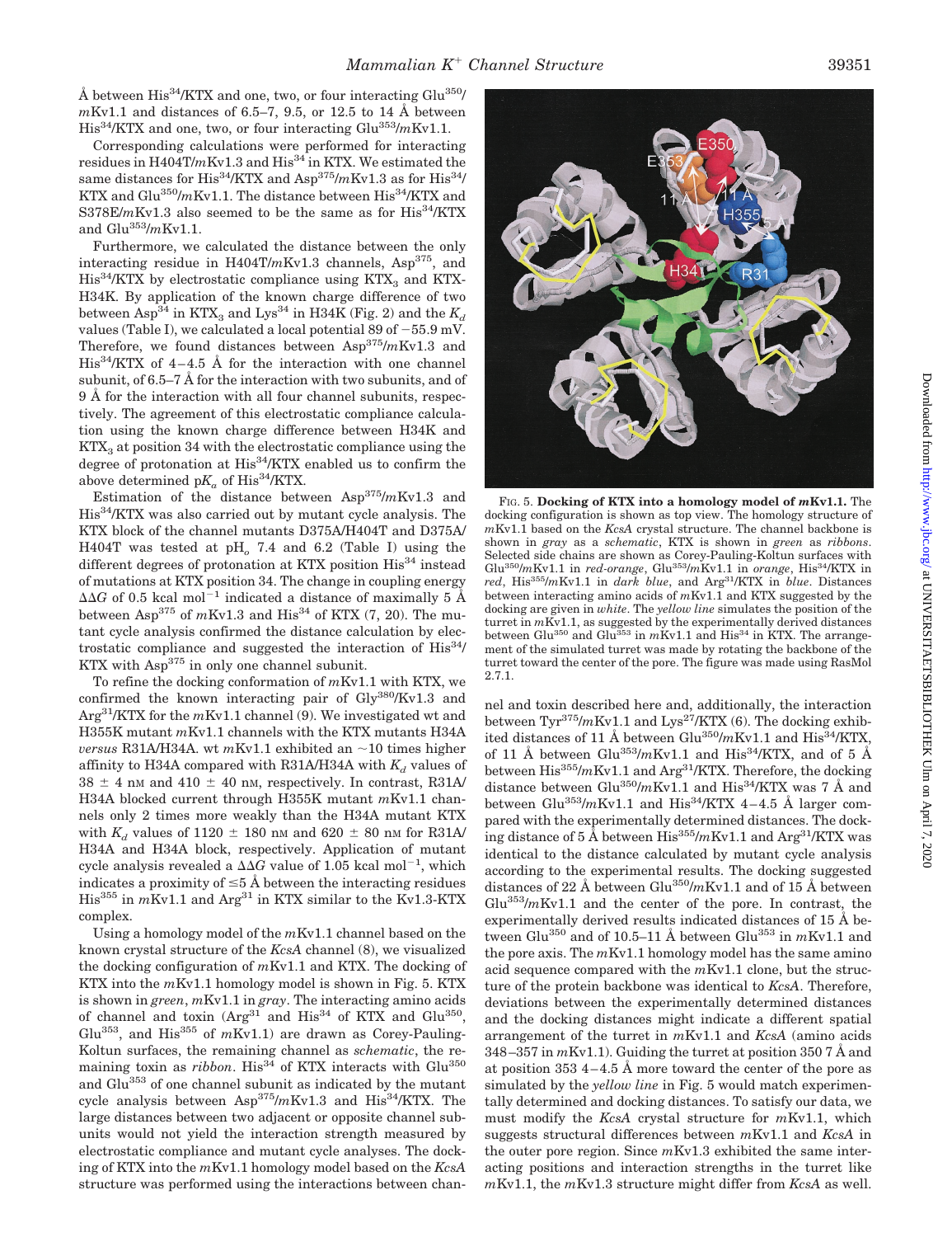*m*Kv1.1 and *m*Kv1.3 and maybe other mammalian voltagegated potassium channels seem to be structurally different from *KcsA* in the turret.

### **DISCUSSION**

In this report we demonstrate that the pH<sub>o</sub> dependence of KTX block on current through *m*Kv1.1 and H404T mutant *m*Kv1.3 channels is caused by protonation of the histidine at KTX position 34. We could define two interacting positions of the channel proteins: 350/353 in *m*Kv1.1 and 375/378 in H404T mutant *m*Kv1.3 channels, respectively. Furthermore, we could confirm an equivalent interaction between  $Arg<sup>31</sup>$  in KTX and His<sup>355</sup> in *m*Kv1.1 known for Kv1.3 and KTX (9). Comparing experimentally derived and docking distances between interacting residues of *m*Kv1.1 and KTX indicated that the turret of *m*Kv1.1 is oriented more toward the center of the pore compared with *KcsA* whose structure was used as template for the *m*Kv1.1 homology model. In summary, we present new pairs of interacting residues between KTX and the potassium channels *m*Kv1.1 and *m*Kv1.3 to increase the knowledge about the outer pore region of these channels, which might be advantageous in designing novel drugs of higher affinity and specificity.

This is the first report of a peptide toxin binding to potassium channels whose affinity to the channel's receptor was increased in low pH*o*. Deutsch *et al.* (10) reported about an enhanced CTX binding to the voltage-gated  $K^+$  channel in human T lymphocytes with increasing pH*o*. The reduced CTX and KTX block of wt Kv1.3 in acid pH<sub>o</sub> was shown to be a consequence of protonation of His404 in wt Kv1.3 channels, which repelled the positively charged toxins (9). Replacing  $His^{404}$  in Kv1.3 with non-protonatable threonine caused a pH*o*-independent CTX block and an increased KTX block corresponding to our results (9). The diminished CTX block of F425H mutant *Shaker* channels at low pH<sub>o</sub> was also a result of protonation of F425H of this *Shaker* mutant (11). Diminished sensitivity of tityustoxin to the squid potassium channel SqKv1A was also attributed to the protonation of a histidine at position 351 (equivalent to *Shaker* position 425) of the channel (14).

Other blocking agents like TEA also exhibited a pH<sub>o</sub> dependence of block. Diminished TEA block on current through  $mKv1.1$  channels was caused by protonation of  $His<sup>355</sup>$  in *m*Kv1.1, which induced an electrostatic repulsion of the positively charged TEA (12). Weaker sensitivity of saxitoxin and tetrodotoxin to block voltage-gated sodium channel at low pH*<sup>o</sup>* was also discussed to be a result of protonation of the receptor (1, 13), but there is also evidence that the decreased block with increasing  $[H^+]$ <sub>o</sub> or increasing concentration of di- or trivalent cations is caused by neutralization of negative surface charges lowering the saxitoxin and tetrodotoxin concentration at its receptor site (30).

The reduced blocking strength of the above toxins was caused by protonation of the receptor or by changing the surface potentials. None of these examples revealed altered affinity because of protonation of the blocker itself. Therefore, our observations regarding the pH*<sup>o</sup>* dependence of KTX block are different in two respects. First, the KTX block of *m*Kv1.1 and H404T mutant *m*Kv1.3 channels is increased with decreasing pH*o*. Second, this higher affinity is the result of protonation of an amino acid in the peptide toxin, whereas protonation of the KTX receptor seemed not to play a role in causing this effect.

pH<sub>o</sub> independence of CTX and KTX<sub>3</sub> block on current through H404T/ $m$ Kv1.3 indicated that protonation of His<sup>34</sup>/ KTX could cause the pH<sub>o</sub> dependence of KTX block. Our hypothesis was proven by the pH*o*-independent KTX-H34A and KTX-H34K block. Titration of wt and mutant KTX revealed that H34K behaved like the fully protonated wt KTX. On the other hand, H34A, which should behave like fully unprotonated wt KTX, certainly blocked H404T/mKv1.3 in a pH<sub>o</sub>independent manner, however, with a lower affinity compared with wt KTX at pH<sub>o</sub> 7.8 with a degree of protonation less than 5%. The difference in affinity between wt KTX at high pH*<sup>o</sup>* and H34A might be caused by an interaction between His<sup>34</sup>/KTX and residues of the channel via the nitrogen atoms, which is destroyed by the substitution with alanine. More conservative exchanges of  $His<sup>34</sup>$  with glutamine or asparagine might have the same blocking strength as unprotonated wt KTX, as shown for several histidine interactions in other proteins (28, 29).

Titration of wt KTX also indicated a  $pK_a$  of 6.5 for His<sup>34</sup>/KTX. Gairi *et al.* (27) determined the  $pK_a$  of His<sup>34</sup> in unbound KTX by NMR investigations with a value of about 5.2. These two observations seem to be in contrast; however, we investigated the p*Ka* of KTX that was interacting with H404T/*m*Kv1.3 channels and not while unbound in solution. The stronger interaction of protonated His34/KTX with negatively charged residues of the H404T channel might facilitate the protonation of His<sup>34</sup> and therefore raise its  $pK_a$ . Similar observations with lowered  $pK_a$ values (20) and elevated  $pK_a$  values (31) due to unfavorable and advantageous interactions with the receptor or ligand have been reported previously.

Replacing negatively charged residues in the outer pore vestibule of *m*Kv1.1 and H404T/*m*Kv1.3 or *vice versa* revealed Glu<sup>350</sup> and Glu<sup>353</sup> in  $mKv1.1$  and Asp<sup>375</sup> in H404T to sense protonation of His34 in KTX. Since *m*Kv1.1 and *m*Kv1.3 exhibited the same interacting positions and the same strength of interaction, we could transfer results from one channel to the other. Using electrostatic compliance we were able to calculate the distances between the interacting residues of the KTX and both channels (5, 9). Application of two mutant cycles refined the docking configuration of KTX and suggested that  $His^{34}$ KTX interacted with only one subunit of the channel.

We used these experimental data for a docking of KTX into a *m*Kv1.1 homology model based on the *KcsA* coordinates (8). The average sequence identity of about 30% between *KcsA* and *m*Kv1.1 is sufficient to generate homology models using the *KcsA* structure as template (32). The docking of KTX into the *m*Kv1.1 homology model built on the basis of the *KcsA* structure exhibited a distance of about 5 Å between His<sup>355</sup>/mKv1.1 and Arg31/KTX, which agrees with the experimentally derived distance. The pore diameter of about 30 Å at position 355/ *m*Kv1.1 corresponds to the equivalent positions in Kv1.3 and *Shaker* channels (9, 19). In contrast, the docking distances at *m*Kv1.1 positions 350 and 353 within the turret disagreed from the experimentally obtained distances, suggesting shorter pore diameter at these positions for *m*Kv1.1 compared with *KcsA*. To get an agreement between the experimental and the docking data, we would have to modulate the *KcsA* structure within the turret (amino acids  $348-357$ ) guiding Glu<sup>350</sup> 7 Å and Glu<sup>353</sup> 4–4.5 Å more toward the center of the pore. Therefore, the shape of the *m*Kv1.1 turret seemed to be distinct from *KcsA*, particularly in the region near the S5 segment but not in the region close to the pore helix. The spatial arrangement of the turret in *m*Kv1.3 and *m*Kv1.1 seems to be very similar since we found identical interacting positions and the same distances between the interacting positions. Evidence for topological differences between *KcsA* and voltage-gated potassium channels within the turret is also indicated by distinct toxin affinities of both channel types (33, 34). Only the replacement of the complete outer pore region of *KcsA* with the equivalent region of a mammalian voltage-gated potassium channel could create a similar toxin affinity in *KcsA* (35).

In conclusion, using KTX as a molecular caliper, we were able to characterize topological features within the turret of the voltage-gated potassium channels *m*Kv1.1 and *m*Kv1.3. The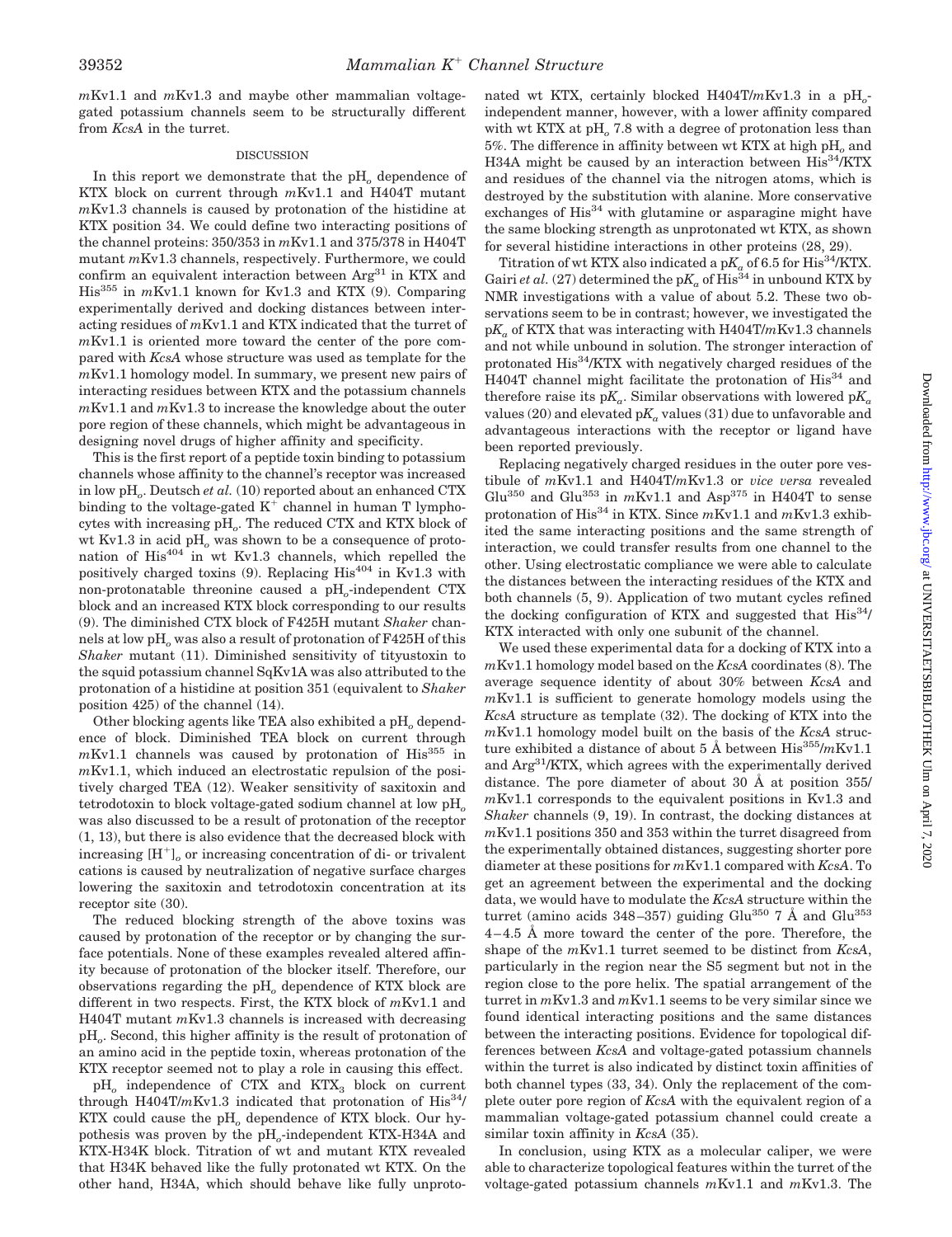turret of both channels seems to be structurally different compared with the bacterial *KcsA* channel. Since the receptor for many potassium channel modulators is located in the outer pore region, this information could aid the rational drug design and therefore accelerate the generation of new and improved drugs working on potassium channel.

*Acknowledgments—*We thank Dr. Maria Garcia for the KTX plasmid, Dr. Hans-Günther Knaus and Maria Trieb for help in toxin purification, Dr. Russ Spreen for mass spectroscopy of the peptide toxins, Thomas Hübner for the homology modeling and docking, and Katharina Ruff for excellent technical assistance.

#### **REFERENCES**

- 1. Hille, B. (1992) *Ionic Channels of Excitable Membranes*, 2nd Ed., Sinauer Associates, Sunderland, MA
- 2. Miller, C. (1995) *Neuron* **15,** 5–10
- 3. MacKinnon, R., Heginbotham, L., and Abramson, T. (1990) *Neuron* **5,** 767–771
- 4. MacKinnon, R. (1991) *Nature* **350,** 232–235
- 5. Stocker, M., and Miller, C. (1994) *Proc. Natl. Acad. Sci. U. S. A.* **91,** 9509–9513 6. Aiyar, J., Rizzi, J. P., Gutman, G. A., and Chandy, K. G. (1996) *J. Biol. Chem.* **271,** 31013–31016
- 7. Rauer, H., Lanigan, M. D., Pennington, M. W., Aiyar, J., Ghanshani, S., Cahalan, M. D., Norton, R. S., and Chandy, K. G. (2000) *J. Biol. Chem.* **275,** 1201–1208
- 8. Doyle, D. A., Cabral, J. M., Pfuetzner, R. A., Kuo, A., Gulbis, J. M., Cohen, S. L., Chait, B. T., and MacKinnon, R. (1998) *Science* **280,** 69–77
- 9. Aiyar, J., Withka, J. M., Rizzi, J. P., Singleton, D. H., Andrews, G. C., Lin, W., Boyd, J., Hanson, D. C., Simon, M., and Dethlefs, B. (1995) *Neuron* **15,** 1169–1181
- 10. Deutsch, C., Price, M., Lee, S., King, V. F., and Garcia, M. L. (1991) *J. Biol. Chem.* **266,** 3668–3674
- 11. Perez-Cornejo, P., Stampe, P., and Begenisich, T. (1998) *J. Gen. Physiol.* **111,** 441–450
- 12. Bretschneider, F., Wrisch, A., Lehmann-Horn, F., and Grissmer, S. (1999) *Biophys. J.* **76,** 2351–2360
- 13. Ulbricht, W., and Wagner, H. H. (1975) *Philos. Trans. R. Soc.* **270,** 353–363
- 14. Dudlak, C. S., Jerng, H. H., and Gilly, W. F. (2000) *Biophys. J.* **78,** 97A
- 15. Eccleston, E., Leonard, B. J., Lowe, J. S., and Welford, H. J. (1973) *Nat. New Biol.* **244,** 73–76
- 16. Rauer, H., and Grissmer, S. (1996) *Mol. Pharmacol.* **50,** 1625–1634
- 17. Garcia, M. L., Hanner, M., Knaus, H. G., Slaughter, R., and Kaczorowski, G. J. (1999) *Methods Enzymol.* **294,** 624–39, 624–639
- 18. Chandy, K. G., Williams, C. B., Spencer, R. H., Aguilar, B. A., Ghanshani, S., Tempel, B. L., and Gutman, G. A. (1990) *Science* **247,** 973–975 19. Hidalgo, P., and MacKinnon, R. (1995) *Science* **268,** 307–310
- 20. Schreiber, G., and Fersht, A. R. (1995) *J. Mol. Biol.* **248,** 478–486
- 21. Kalman, K., Pennington, M. W., Lanigan, M. D., Nguyen, A., Rauer, H., Mahnir, V., Paschetto, K., Kem, W. R., Grissmer, S., Gutman, G. A., Christian, E. P., Cahalan, M. D., Norton, R. S., and Chandy, K. G. (1998) *J. Biol. Chem.* **273,** 32697–32707
- 22. Grissmer, S., Nguyen, A. N., Aiyar, J., Hanson, D. C., Mather, R. J., Gutman, G. A., Karmilowicz, M. J., Auperin, D. D., and Chandy, K. G. (1994) *Mol. Pharmacol.* **45,** 1227–1234
- 23. Crest, M., Jacquet, G., Gola, M., Zerrouk, H., Benslimane, A., Rochat, H., Mansuelle, P., and Martin-Eauclaire, M. F. (1992) *J. Biol. Chem.* **267,** 1640–1647
- 24. Mourre, C., Chernova, M. N., Martin-Eauclaire, M. F., Bessone, R., Jacquet, G., Gola, M., Alper, S. L., and Crest, M. (1999) *J. Pharmacol. Exp. Ther.* **291,** 943–952
- 25. MacKinnon, R., and Miller, C. (1988) *J. Gen. Physiol.* **91,** 335–349
- 26. Goldstein, S. A., and Miller, C. (1993) *Biophys. J.* **65,** 1613–1619
- 27. Gairi, M., Romi, R., Fernandez, I., Rochat, H., Martin-Eauclaire, M. F., Van, R. J., Pons, M., and Giralt, E. (1997) *J. Pept. Sci.* **3,** 314–319
- 28. Shapiro, R., and Vallee, B. L. (1989) *Biochemistry* **28,** 7401–7408 29. Rehwald, M., Neuschafer-Rube, F., de Vries, C., and Püschel, G. P. (1999) *FEBS Lett.* **443,** 357–362
- 30. Grissmer, S. (1984) *Pflügers Arch.* 402, 353-359
- 31. Loewenthal, R., Sancho, J., and Fersht, A. R. (1992) *J. Mol. Biol.* **224,** 759–770 32. Rodriguez, R., Chinea, G., Lopez, N., Pons, T., and Vriend, G. (1998) *Bioinfor-*
- *matics* **14,** 523–528
- 33. Garcia, M. L., Garcia-Calvo, M., Hidalgo, P., Lee, A., and MacKinnon, R. (1994) *Biochemistry* **33,** 6834–6839
- 34. MacKinnon, R., Cohen, S. L., Kuo, A., Lee, A., and Chait, B. T. (1998) *Science* **280,** 106–109
- 35. Legros, C., Pollmann, V., Knaus, H. G., Farrell, A. M., Darbon, H., Bougis, P. E., Martin-Eauclaire, M. F., and Pongs, O. (2000) *J. Biol. Chem.* **275,** 16918–16924